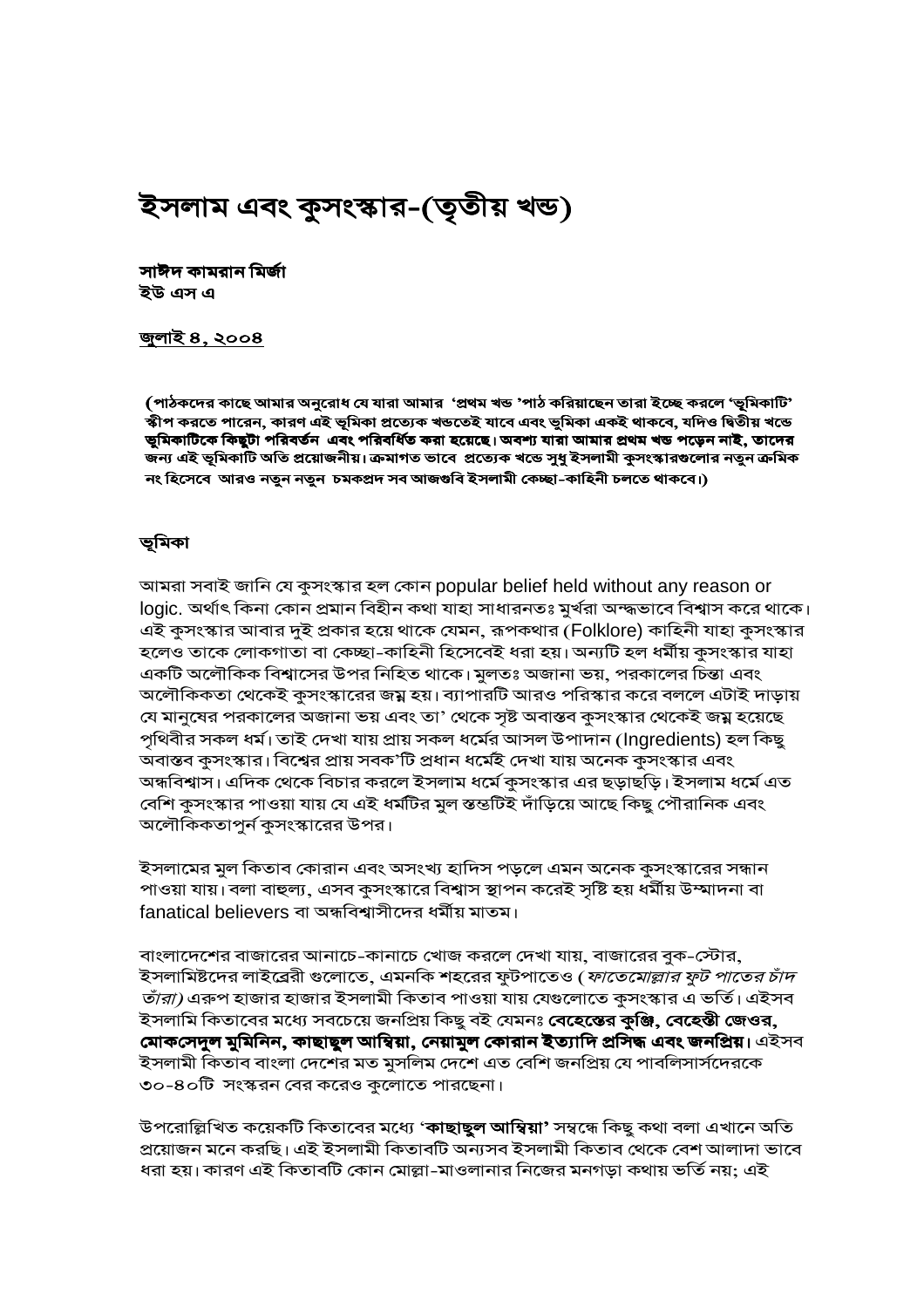কিতাবটির নাম '**কাছাছুল আম্বিয়া'** যার অর্থ দাড়ায়–'**নবীগনের জীবনী**'। এই বইটিতে আরবের বুকে যত নবী পয়দা হইয়াছে এবং যাহাদের নাম পবিত্র কোরানে এবং হাদিসে জায়গা পেয়েছে তাদেরই জীবন-কাহিনীতে ভর্তি। অর্থাৎ, এই কিতাবে যাহা লিখা আছে তাহা পবিত্র কোরান ও হাদীসের বর্ণনা অনুযায়ী রচিত হয়েছে এবং এই বইটির (আমি যে বইটি ব্যবহার করছি) প্রনেতা একজন সুশিক্ষিত মুসলমান নাম তার– এম, এন, এম ইমদাদুললাহ (এম এ; বি এ (অনার্স); এম এ)। কিতাবটির আকৃতি এবং চেহারা একেবারে কোরানের ন্যায় এবং এর সম্মানও অনেক বেশি। লাইব্রেরী গুলোতে এবং ভক্তদের ঘরে একেবারে উপরের Shelf এ কোরানের ঠিক পাশেই তার স্থান হয়। বইটির দামও বেশ, বলতে গেলে একটি অনুবাদ কোরানের চেয়ে মুল্য অধিক। এই কিতাবের ৯০% কথাবার্তাই ভীষন কুসংস্কারে পুর্ন কেচ্ছা-কাহিনী স্থান পেয়েছে এবং এইসব আবেগ পুর্ন কেচ্ছা-কাহিনী–সাধারন বিশ্বাসী মুসলিমগন পড়ে ভক্তিতে গদগদ হয়ে আরওবেশি করে নামাজ-রোজাতে মনোনিবেশ করবে এবং যাদের বিশ্বাস হাল্কা বা বিশ্বাস নেই তারা এইসব আজগুবী কথা পড়ে হেসে চেয়ার থেকে গড়িয়ে মাটিতে পড়ে যাবে বলেই আমার মনে হয়।

যা হউক, এসব কুসংস্কার পুর্ন ইসলামী কিতাব গুলো বাংলাদেশের ঘড়ে ঘড়ে পাওয়া যাবে এবং এইসব কিতাবই হল বাংলাদেশের সাধারণ মুসলিম-আমজনতার আসল শিক্ষক বা গুরু। ইসলাম ধর্মের অনেক শিক্ষাই এরা পেয়ে থাকে এইসব ইসলামী কিতাব থেকে। আর এইসব কিতাবের প্রভাবেই বাংলাদেশের মুসলিম-আমজনতার কাছে ধর্মীয় পীর-ফকির-দরবেশগন অতি প্রিয় হয় যে কারনে বাঙ্গালী মুসলিমদের মধ্যে পীরের ব্যবসা, তাবিজের ব্যবসা একেবারে রমরমা। কোন কোন স্বার্থানেৃষী মাওলানারা (যেমন রাজাকার-মাওলানা সাঈদী) আবার এসব আজগুবি কেচ্ছা-কাহিনী কাফেরদের তৈরী কেসেটে বস্ধি করে বাজারে দেদার বিক্রি করছে এবং কিছু কুসংস্কারপুর্ন মিথ্যা কথা বিক্রি করে সাধারণ গরীবের পকেট লুট করে নিচ্ছে। এসবই হচ্ছে ইসলামের নামে,আল্লাহর নামে!

বাংলাদেশের গাও-গ্রামে এমনকি আজকাল শহরেও অসংখ্য ইসলামি জলসা বা ওয়াজ-মাহফিল হয়ে থাকে যেখানে হাজার হজার সাধারণ অশিক্ষিত, অর্ধশিক্ষিত, কুশিক্ষিত, এমনকি অনেক শিক্ষিত বড় বড় ডিগ্রিধারী অন্ধবিশ্বাসী মুসলমানরাও মাওলানাদের ওয়াজ তম্ময় হয়ে শুনে থাকে। এইসব মাওলানাদের বক্তব্যে **বেশি অংশই থাকে কুসংস্কার পূর্ন ইসলামের বিভিন্ন** কিচ্ছা-কাহিনী এবং নানারঙ্গের ধর্মীয় উপাখ্যান। বলা বাহুল্য, উপরোল্লিখিত 'কাছাছুল আম্বিয়া' কিতাবটিই যে মাওলানাদের আসল সম্বল, এতে কোন সন্ধে নেই। এইসব কুসংস্কারপুর্ন গন্প মাওলানাদের মুখে শুনার পর গ্রাম্য সাধারণ মুসলমানদের মনে অনেক কুসংস্কারপুর্ন কথাই সত্যি বলে বিশ্বাস হয় এবং তাদের মনে সর্বদা কুসংস্কারপুর্ন ভয়ভীতির সৃষ্টি হয় এবং তারা সকলেই একটা অজানা অলৌকিকতার সাগরে সদাসর্বদা ডুবে থাকে। কেহ কেহ আবার এইসব কুসংস্কারপুর্ন কেচ্ছা-কাহিনী শুনে ভক্তিতে গদ গদ হয়ে ফুঁফিয়ে ফুঁফিয়ে কেঁদে বুক ভাষায়।

ছোটবেলা এমনি অনেক ওয়াজ-মাহফিলে গিয়ে মাওলানাদের সুমধুর কঠে অনেক কুসংস্কারপুর্ন গাজাখুরি গল্প শুনে মাঝে মাঝে চিন্তা হত যে এইসব মাওলানারা কোথায় পায় এত কুসংস্কার। তাদের জ্ঞানের বহর দেখে অবাক হতাম। এখন দেখছি যে ইসলামি কিতাব গুলোতে কুসংস্কারের কোন অভাব নেই মা'শাল্লাহ। উল্লেখিত ঔসব ইসলামী কিতাব থেকেই পাঠকদের জন্য কিছু ইসলামি কুসংস্কারের নমুনা পেশ করছি আমার এই ধারাবাহিক প্রবন্দ্ধে। উল্লেখ্য, এইসব কুসংস্কার ইসলামী কিতাব থেকে হুবুহ বই থেকে তুলে দিচ্ছি এবং ইহাতে আমার নিজের সৃষ্টি কিছুই নেই। তবে মাঝে মাঝে আমার অল্পকিছু রসালো মন্তব্য (*ব্রাকেটের ভিতরে )* থাকবে। আমার এবারকার ইসলামি কুসংস্কারে সিরিজ কিছুদিন ধরে চলবে আশ করি। এবারে আসুন, আমরা খুজে দেখি মুসলিম-আমজনতা কি ধরনের কুসংস্কারে সর্বদা ডুবে থাকে!

(বিঃদ্রঃ দ্বিতীয় খন্ডে ৬ থেকে ১১ পর্যন্ত কুসংস্কার দেওয়া হয়েছিল)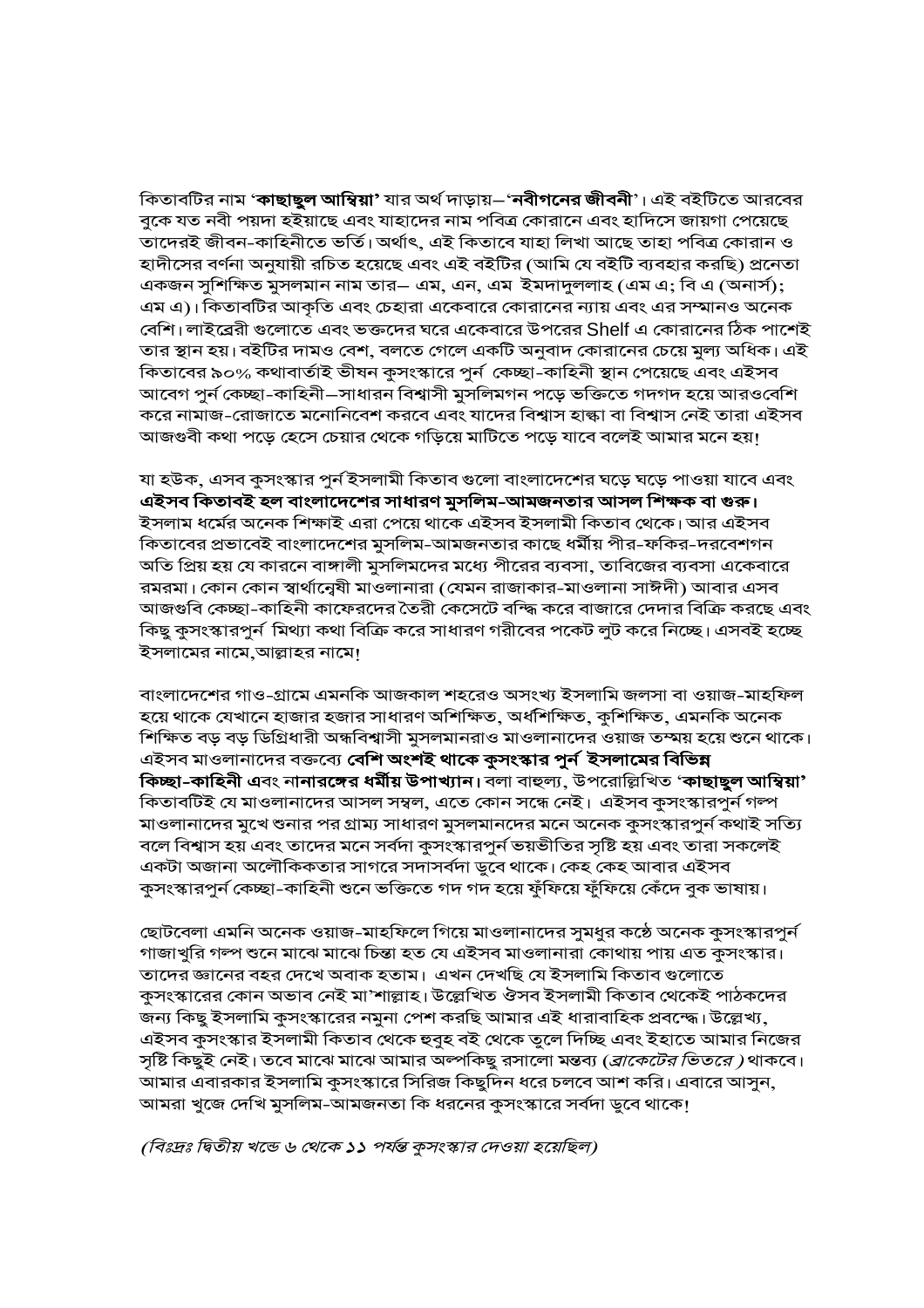#### <u>(১২) আল্লাহ ছয়দিনে আসমান,যমিন এবং সারা জাহান পয়দা করেন!</u>

আল্লাহ সর্বপ্রথম রবিবার দিন আরশে মোয়াল্লা ও তাহার নিকটবর্তি বস্তু সমুহ সৃষ্টি করিলেন। সোমবারদিন পয়দা করিলেন সপ্ত আকাশ, মঙ্গলবারে সাত তবক যমিন, বুদবারে অন্দ্ধকারময় শুন্যমন্ডল, বৃহস্পতিবারে আসমান-যমিনের মধ্যবর্তী বস্তূসমুহ এবং শুক্রবারে চন্দ্র, সুর্য, নক্ষত্র, গ্রহ-উপগ্রহ প্রভৃতিকে। এইভাবে মোট ছয়দিনে সারা জাহান এবং অন্যান্য বস্তূসমুহ পয়দা করিয়া সপ্তম দিন তথা শনিবার দিন আল্লাহ তায়ালা বিশ্রাম নিলেন। ( *আল্লাহ তায়ালাও দেখছি পবিত্র* শুক্রবারে ছুটি না নিয়ে নাছারা কাফেরদের ন্যায় শনিবারেই সাপ্তাহিক ছুটি ভোগ করেন)।

## <u>(১৩) আল্লাহ তায়ালা দোজখ বানালেন কি ভাবে!</u>

আল্লাহ তায়ালা আসমান-যমিন সবকিছু বানাবার পর দোজখ তৈরীতে মনোনিবেশ করলেন। হযরত আবদুললাহ ইবনে আব্বাস (রাঃ) বলেন—ছারা নামক একটি বিসাল পাথরের নীচে দোজখকে স্থাপন করা হয়েছে। দোজকের দেখাশুনা এবং তত্ববধান করার জন্য মালিক নামক এক ফেরেশতা সরদার পদে নিযুক্ত রয়েছে। তাহার অধীনে রহিয়াছে ২৯ জন ফেরেশতা। ইহাদের প্রত্যেকের সত্তুর হাজার করিয়া মোট ১৪০ হাজার হাত। আবার প্রত্যেকটি হাতে তালু রহিয়াছে সত্ত্বর হাজার এবং প্রত্যেকটি তালুতে অঙ্গলি রহিয়াছে সত্ত্বর হাজার করিয়া। প্রত্যেকটি অঙ্গলিতে রহিয়াছে একেকটি অজগর এবং প্রতিটি অজগরের মাথায় আছে একটি সর্প। সর্পগুলি এত বড় যে তার প্রত্যেকটির দৈর্ঘ্য হইবে সত্তুর হাজার বৎসরের পথের সমান। এই সর্পগুলির প্রত্যেকটির মাথায় আছে একটি করে ভীষন বিষধর বিচ্ছু। উহারা দোজখীদের একবার দংশন করলেই তাহারা বিষের জালায় অস্থির হয়ে যাবে এবং যন্ত্রণায় ছটপট করিতে থাকিবে। *(আল্লাহ* যে একজন perverted, cruelest and sadist ছিলেন এতে কোন সন্ধেহ নেই)।

## (১৪) আল্লাহর দোজখের আগুন কিরূপ ও কোথায় স্থাপন করা আছে।

আবু হোরায়রা (রাঃ) থেকে বর্ণিত আছে যে আল্লাহ সাধারন আগুনের তাপকে এক হাজার বৎসর ধরে তেজ বৃদ্ধি করায় তাহা লাল রং ধারণ করিল। আরও এক হাজার বৎসর তেজ বৃদ্ধি করায় তাহা কাল রং ধারণ করল এবং এই রং কেয়ামত পর্যন্ত অপরিবর্তিত থাকিবে। সেই কাল রং বিশিষ্ট বিশাল দোজখের মুখে এক খানা বড় পাথর চাপা দেওয়া আছে। এই দোজখটি স্থাপন করা আছে একটি বিশাল ফেরেশতার মাথায় এবং ফেরেশতাটি দাড়াইয়া আছে এ**কটি মশার পিঠের উপর,** মশাটি বসে আছে সিক্ত মৃত্তিকার উপর আর সেই মৃত্তিকা রহিছে একটি গাভীর মাথায়। সেই গাভীটির সত্তুর হাজার সিং আছে। এই বিশাল গাভীটি দন্ডায়মান আছে একটি মৎসের পিঠে এবং সেই মৎসটি এত বড় যে তার লেজ গিয়ে আল্লাহর আরসের পায়ের গায়ে লেগেছে। গাভীটি যাহাতে না নড়ে উঠে সেজন্য আল্লাহ **একটি ভয়ংকর মশা সৃষ্টি** করিয়া গাভীটির কাছে রেখেছেন। গাভীটি সেই মশার ভয়ে সামান্য মাত্র নড়াচড়া না করিয়া একই ভাবে স্থির দাঁড়িয়ে আছে। আল্লাহর কি কুদরত, এই মশাটি যদি একটু নড়াচড়া করিত তা'হলে এই দুনিয়া লন্ডভন্ড হইয়া যাইত। সোবাহানাল্লাহ!!!

# (১৫) <u>কোন দোজখে কোন পাপীদের জায়গা হবে।</u>

জিব্রাঈল (আঃ) বলিয়াছেন–দোজখের মোট সাতটি প্রকারে ভাগ আছে এবং তাহা হইলঃ জাহিম, জাহান্নাম, সাকার, সাঈর, লাজা, হাবিয়া এবং হুতামা। তখন হুজুরে পাক (দঃ) জিবারাঈল কে জিজ্ঞেস করেন–'ওহে জিব্রাঈল বলত, দোজখের কোন স্থানে কার জায়গা হবে?' জিব্রাঈল বলিলেন–হাবিয়া দোজখে থাকবে মোনাফেকগন, কাফির, মুসরিক, এবং মুর্তি পুজক রা থাকিবে জাহান্নামে, অগ্নি উপাসক, ইহুদী এবং নাছারা অর্থাৎ খৃস্টানগন থাকিবে সাকার নামক দোজখে, লাজা দোজখে থাকিবে যারা শয়তানের তাবেদারী করে, হুতামা দোজখে থাকিবে যারা